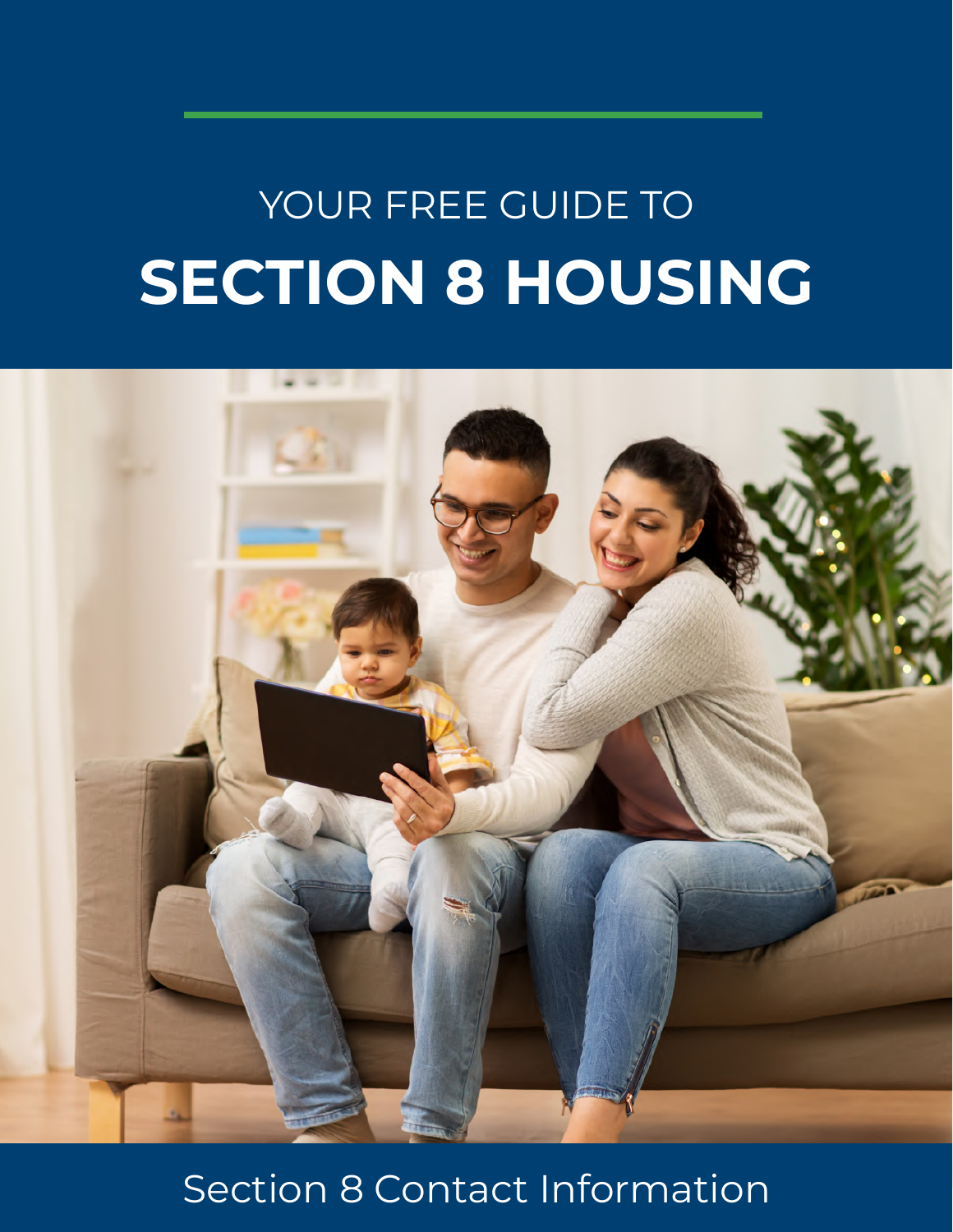# Section 8 **Contact Information**



Although Section 8 is a federal program, it is administered by hundreds of local Public Housing Authorities (PHAs) across the country.

You can apply for Section 8 through any PHA that is accepting applications, even if you do not live in that PHA's area. Learn more about the location rules in the section called "Using Your Housing Choice Voucher" on page 34 of this guide.

# National Customer Service Center

The Section 8 National Customer Service Center is open Weekdays from 9 a.m. to 5 p.m. EST. Please be ready with your name, email address, phone number and question before you call.

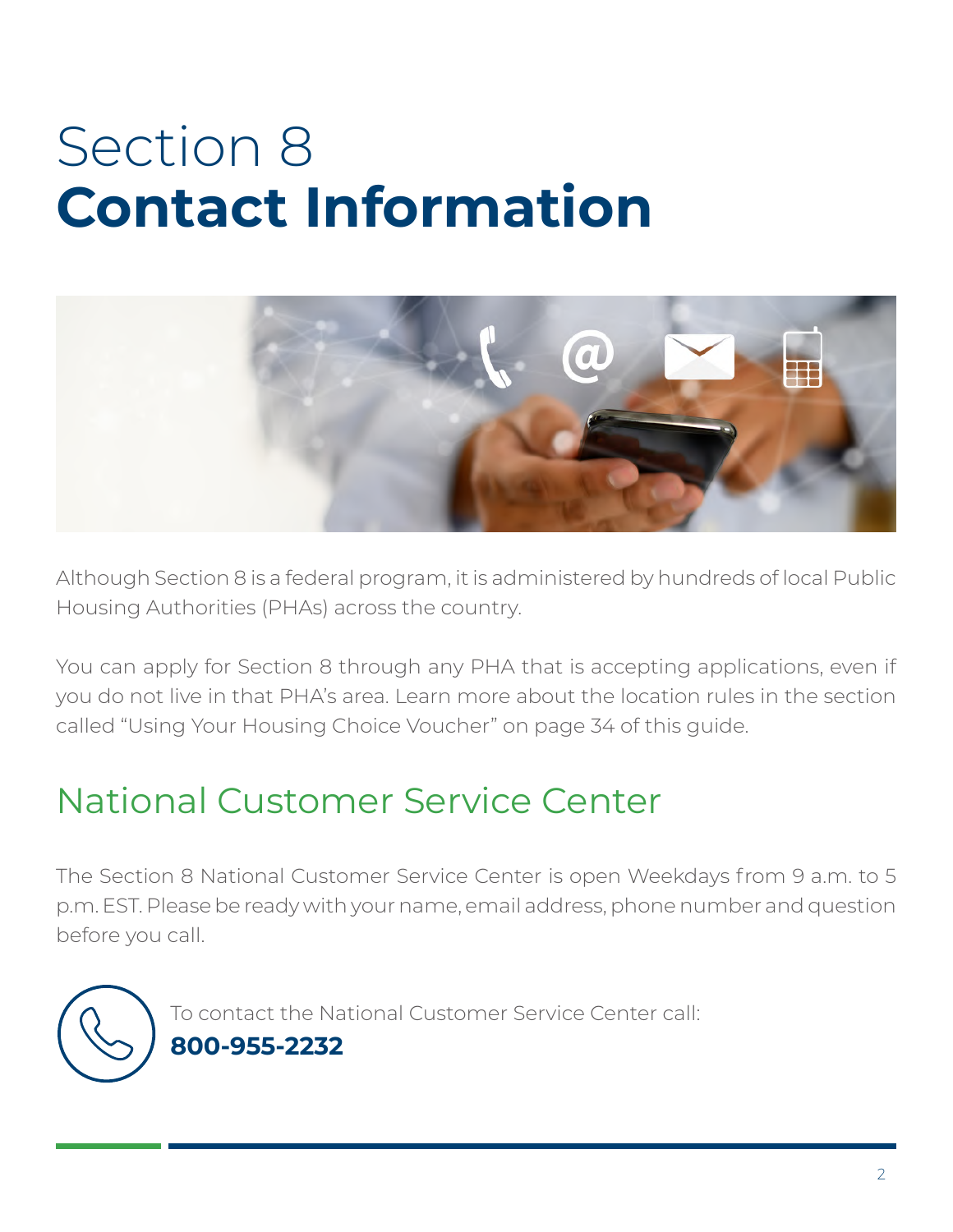# State Contact Information

The following list provides links to contact information for **all PHAs** in your state, as well as state-specific resources for **more info** and resources like:

- Subsidized housing locations.  $\bullet$
- Links to your state's PHA websites.  $\bullet$
- Housing counseling agencies near you.  $\bullet$
- Utility bill assistance. $\bullet$

#### Alabama

| All PHAS  | https://www.hud.gov/sites/dfiles/PIH/documents/PHA_Contact_Report_AL.pdf |
|-----------|--------------------------------------------------------------------------|
| More Info | https://www.hud.gov/states/alabama/renting                               |
|           |                                                                          |

#### Alaska

| All PHAs  | https://www.hud.gov/sites/dfiles/PIH/documents/PHA_Contact_Report_AK.pdf |
|-----------|--------------------------------------------------------------------------|
| More Info | https://www.hud.gov/states/alaska/renting                                |

#### Arizona

| All PHAs  | https://www.hud.gov/sites/dfiles/PIH/documents/PHA_Contact_Report_AZ.pdf |
|-----------|--------------------------------------------------------------------------|
| More Info | https://www.hud.gov/states/arizona/renting                               |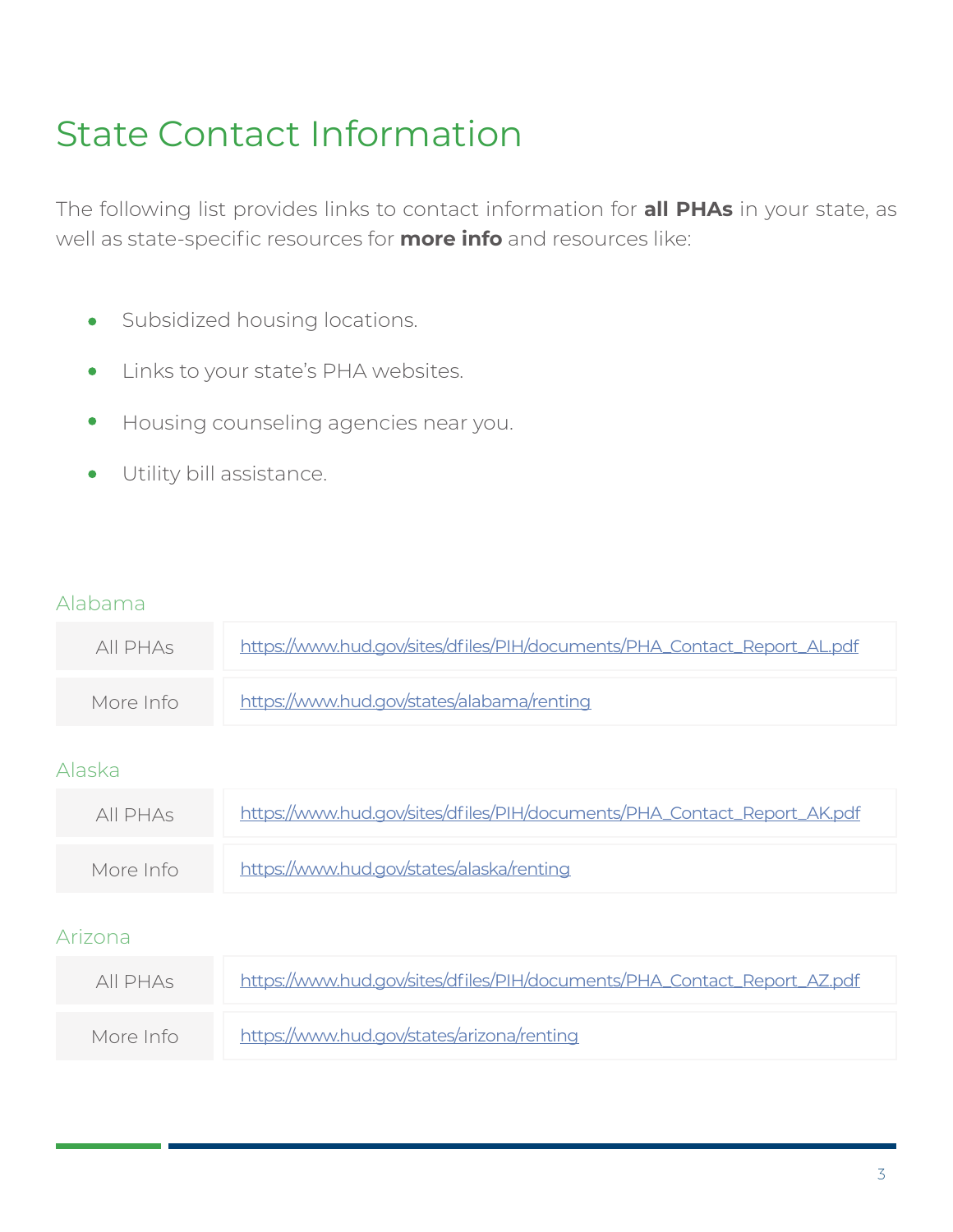# Arkansas

| All PHAs  | https://www.hud.gov/sites/dfiles/PIH/documents/PHA_Contact_Report_AR.pdf |
|-----------|--------------------------------------------------------------------------|
| More Info | https://www.hud.gov/states/arkansas/renting                              |

# California

| All PHAs  | https://www.hud.gov/sites/dfiles/PIH/documents/PHA_Contact_Report_CA.pdf |
|-----------|--------------------------------------------------------------------------|
| More Info | https://www.hud.gov/states/california/renting                            |

### Colorado

| All PHAs  | https://www.hud.gov/sites/dfiles/PIH/documents/PHA_Contact_Report_CO.pdf |
|-----------|--------------------------------------------------------------------------|
| More Info | https://www.hud.gov/states/colorado/renting                              |

#### Connecticut

| All PHAs  | https://www.hud.gov/sites/dfiles/PIH/documents/PHA_Contact_Report_CT.pdf |
|-----------|--------------------------------------------------------------------------|
| More Info | https://www.hud.gov/states/connecticut/renting                           |

#### Delaware

| All PHAS  | https://www.hud.gov/sites/dfiles/PIH/documents/PHA_Contact_Report_DE.pdf |
|-----------|--------------------------------------------------------------------------|
| More Info | https://www.hud.gov/states/delaware/renting                              |

# Florida

| All PHAS  | https://www.hud.gov/sites/dfiles/PIH/documents/PHA_Contact_Report_FL.pdf |
|-----------|--------------------------------------------------------------------------|
| More Info | https://www.hud.gov/states/florida/renting                               |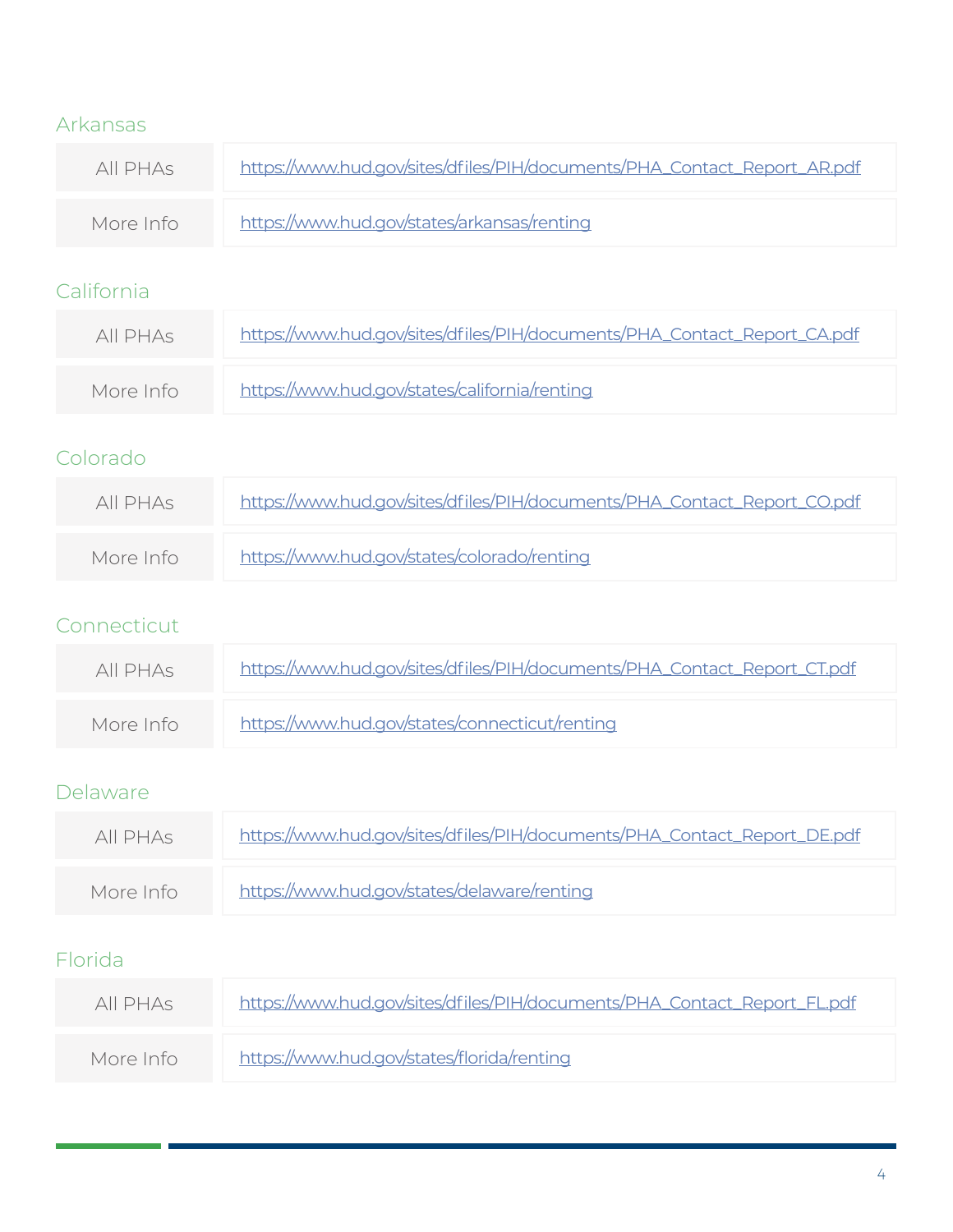# Georgia

| All PHAs  | https://www.hud.gov/sites/dfiles/PIH/documents/PHA_Contact_Report_GA.pdf |
|-----------|--------------------------------------------------------------------------|
| More Info | https://www.hud.gov/states/georgia/renting                               |

#### Guam

| All PHAS  | https://www.hud.gov/sites/dfiles/PIH/documents/PHA_Contact_Report_GU.pdf |
|-----------|--------------------------------------------------------------------------|
| Open Apps | https://www.ghura.org/online-housing-applications                        |
| More Info | https://www.ghura.org/contact-info                                       |

## Hawaii

| All PHAS  | https://www.hud.gov/sites/dfiles/PIH/documents/PHA_Contact_Report_HI.pdf |
|-----------|--------------------------------------------------------------------------|
| More Info | https://www.hud.gov/states/hawaii/renting                                |

# Idaho

| All PHAs  | https://www.hud.gov/sites/dfiles/PIH/documents/PHA_Contact_Report_ID.pdf |
|-----------|--------------------------------------------------------------------------|
| More Info | https://www.hud.gov/states/idaho/renting                                 |

## Illinois

| All PHAs  | https://www.hud.gov/sites/dfiles/PIH/documents/PHA_Contact_Report_IL.pdf |
|-----------|--------------------------------------------------------------------------|
| More Info | https://www.hud.gov/states/illinois/renting                              |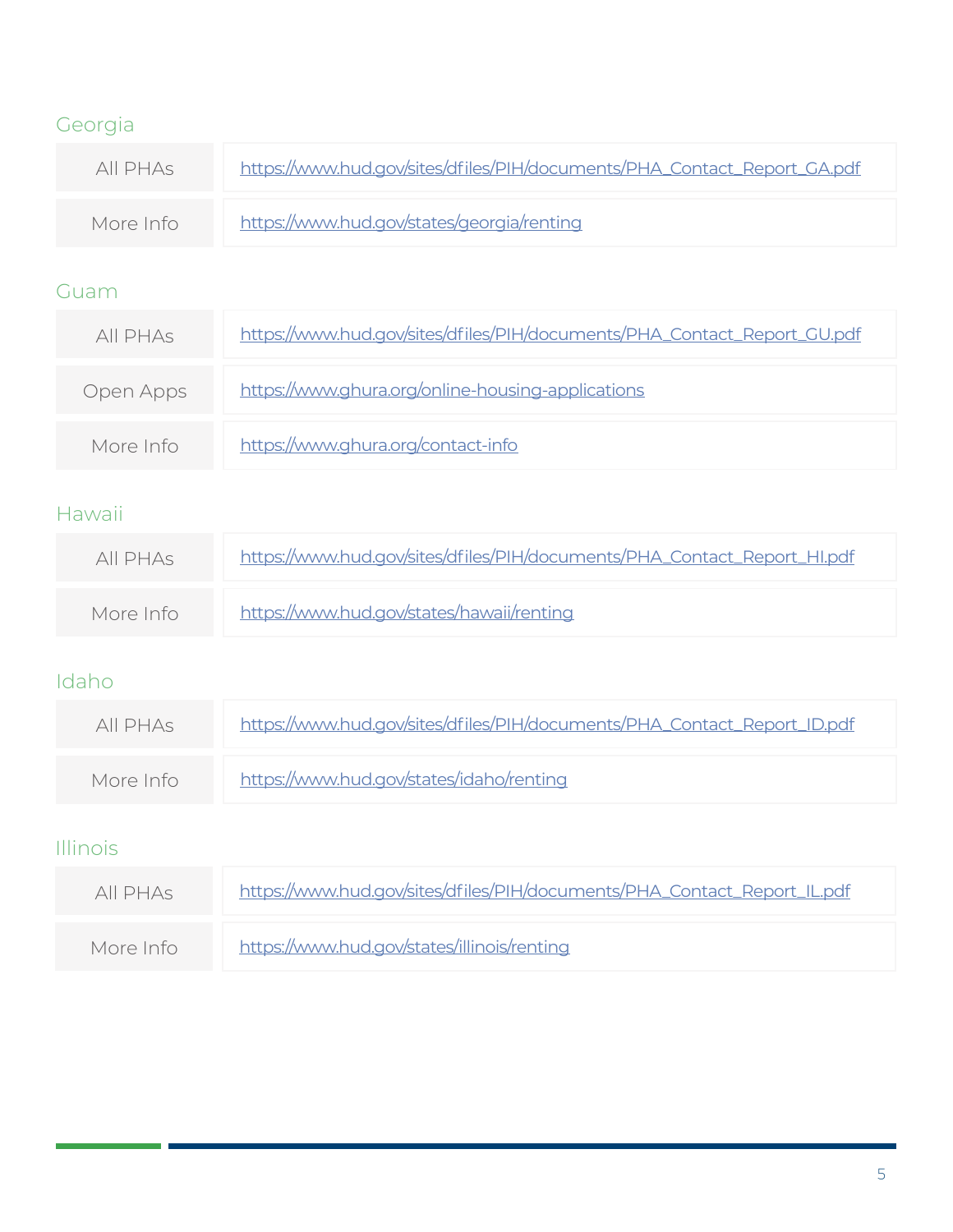# Indiana

| All PHAS  | https://www.hud.gov/sites/dfiles/PIH/documents/PHA_Contact_Report_IN.pdf |
|-----------|--------------------------------------------------------------------------|
| More Info | https://www.hud.gov/states/indiana/renting                               |

#### Iowa

| All PHAs  | https://www.hud.gov/sites/dfiles/PIH/documents/PHA_Contact_Report_IA.pdf |
|-----------|--------------------------------------------------------------------------|
| More Info | https://www.hud.gov/states/iowa/renting                                  |

#### Kansas

| All PHAs  | https://www.hud.gov/sites/dfiles/PIH/documents/PHA_Contact_Report_KS.pdf |
|-----------|--------------------------------------------------------------------------|
| More Info | https://www.hud.gov/states/kansas/renting                                |

# Kentucky

| All PHAs  | https://www.hud.gov/sites/dfiles/PIH/documents/PHA_Contact_Report_KY.pdf |
|-----------|--------------------------------------------------------------------------|
| More Info | https://www.hud.gov/states/kentucky/renting                              |

# Louisiana

| All PHAs  | https://www.hud.gov/sites/dfiles/PIH/documents/PHA_Contact_Report_LA.pdf |
|-----------|--------------------------------------------------------------------------|
| More Info | https://www.hud.gov/states/louisiana/renting                             |

# Maine

| All PHAs  | https://www.hud.gov/sites/dfiles/PIH/documents/PHA_Contact_Report_ME.pdf |
|-----------|--------------------------------------------------------------------------|
| More Info | https://www.hud.gov/states/maine/renting                                 |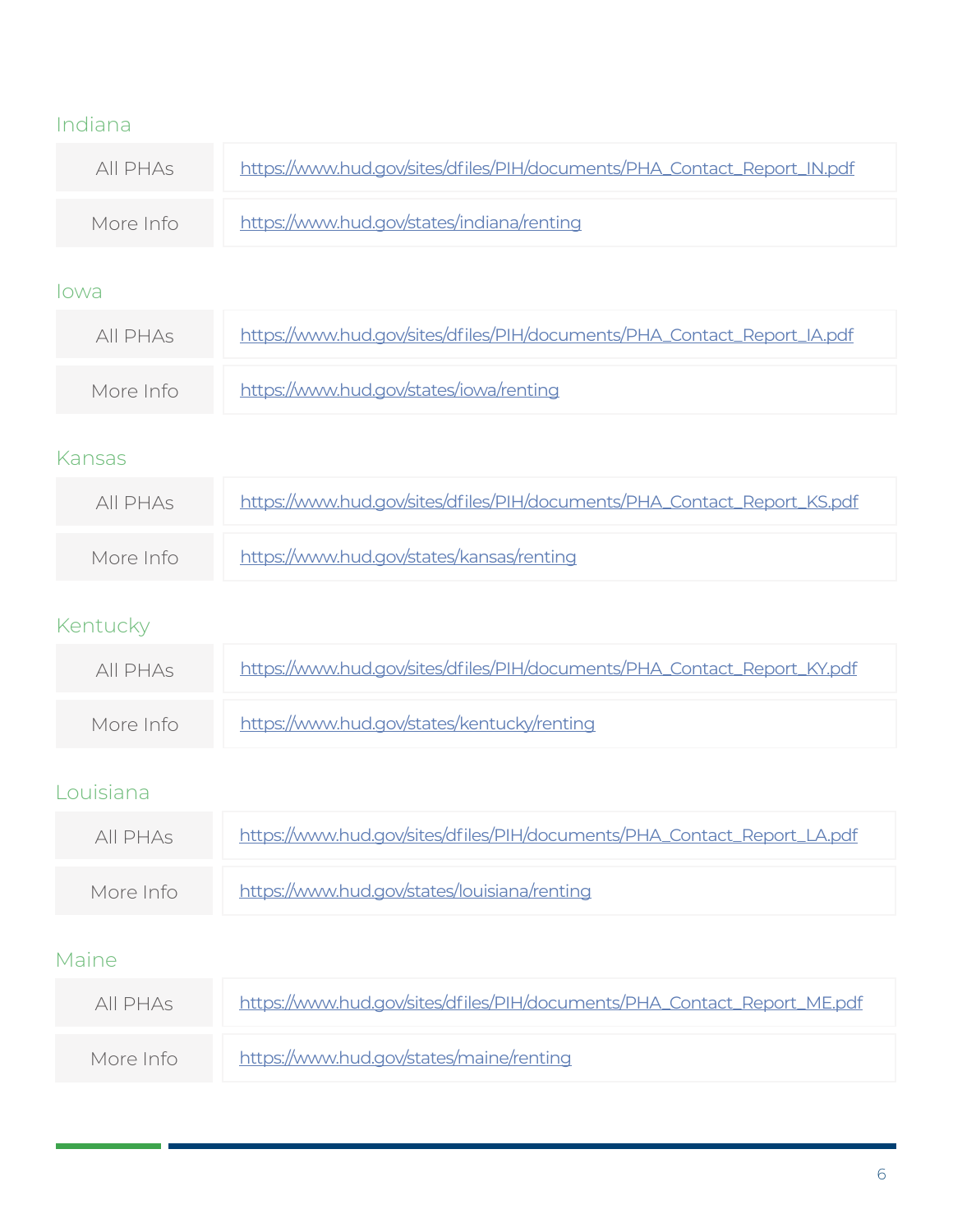| Mariana Islands |               |                                                                          |
|-----------------|---------------|--------------------------------------------------------------------------|
|                 | All PHAS      | https://www.hud.gov/sites/dfiles/PIH/documents/PHA_Contact_Report_MP.pdf |
|                 | More Info     | http://www.nmhcgov.net                                                   |
|                 | Maryland      |                                                                          |
|                 | All PHAS      | https://www.hud.gov/sites/dfiles/PIH/documents/PHA_Contact_Report_MD.pdf |
|                 | More Info     | https://www.hud.gov/states/maryland/renting                              |
|                 | Massachusetts |                                                                          |
|                 | All PHAS      | https://www.hud.gov/sites/dfiles/PIH/documents/PHA_Contact_Report_MA.pdf |
|                 | More Info     | https://www.hud.gov/states/massachusetts/renting                         |
|                 | Michigan      |                                                                          |
|                 | All PHAs      | https://www.hud.gov/sites/dfiles/PIH/documents/PHA_Contact_Report_MI.pdf |
|                 | More Info     | https://www.hud.gov/states/michigan/renting                              |
|                 | Minnesota     |                                                                          |
|                 | All PHAs      | https://www.hud.gov/sites/dfiles/PIH/documents/PHA_Contact_Report_MN.pdf |
|                 | More Info     | https://www.hud.gov/states/minnesota/renting                             |
|                 | Mississippi   |                                                                          |
|                 | All PHAs      | https://www.hud.gov/sites/dfiles/PIH/documents/PHA_Contact_Report_MS.pdf |

| More Info | https://www.hud.gov/states/mississippi/renting |
|-----------|------------------------------------------------|
|           |                                                |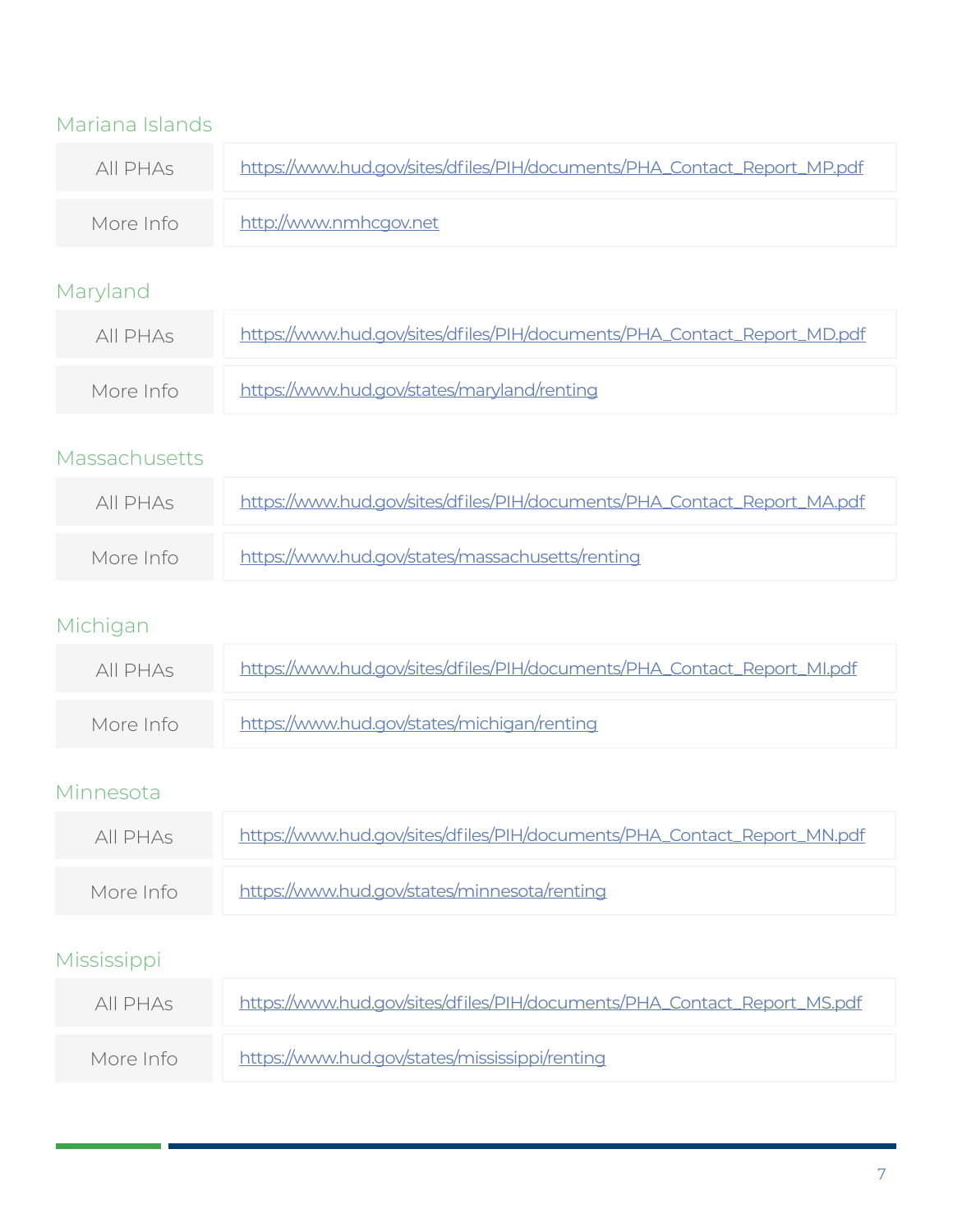## Missouri

| All PHAs  | https://www.hud.gov/sites/dfiles/PIH/documents/PHA_Contact_Report_MO.pdf |
|-----------|--------------------------------------------------------------------------|
| More Info | https://www.hud.gov/states/missouri/renting                              |

#### Montana

| All PHAs  | https://www.hud.gov/sites/dfiles/PIH/documents/PHA_Contact_Report_MT.pdf |
|-----------|--------------------------------------------------------------------------|
| More Info | https://www.hud.gov/states/montana/renting                               |

## Nebraska

| All PHAs  | https://www.hud.gov/sites/dfiles/PIH/documents/PHA_Contact_Report_NE.pdf |
|-----------|--------------------------------------------------------------------------|
| More Info | https://www.hud.gov/states/nebraska/renting                              |

#### Nevada

| All PHAs  | https://www.hud.gov/sites/dfiles/PIH/documents/PHA_Contact_Report_NV.pdf |
|-----------|--------------------------------------------------------------------------|
| More Info | https://www.hud.gov/states/nevada/renting                                |

# New Hampshire

| All PHAs  | https://www.hud.gov/sites/dfiles/PIH/documents/PHA_Contact_Report_NH.pdf |
|-----------|--------------------------------------------------------------------------|
| More Info | https://www.hud.gov/states/new_hampshire/renting                         |

# New Jersey

| All PHAs  | https://www.hud.gov/sites/dfiles/PIH/documents/PHA_Contact_Report_NJ.pdf |
|-----------|--------------------------------------------------------------------------|
| More Info | https://www.hud.gov/states/new_jersey/renting                            |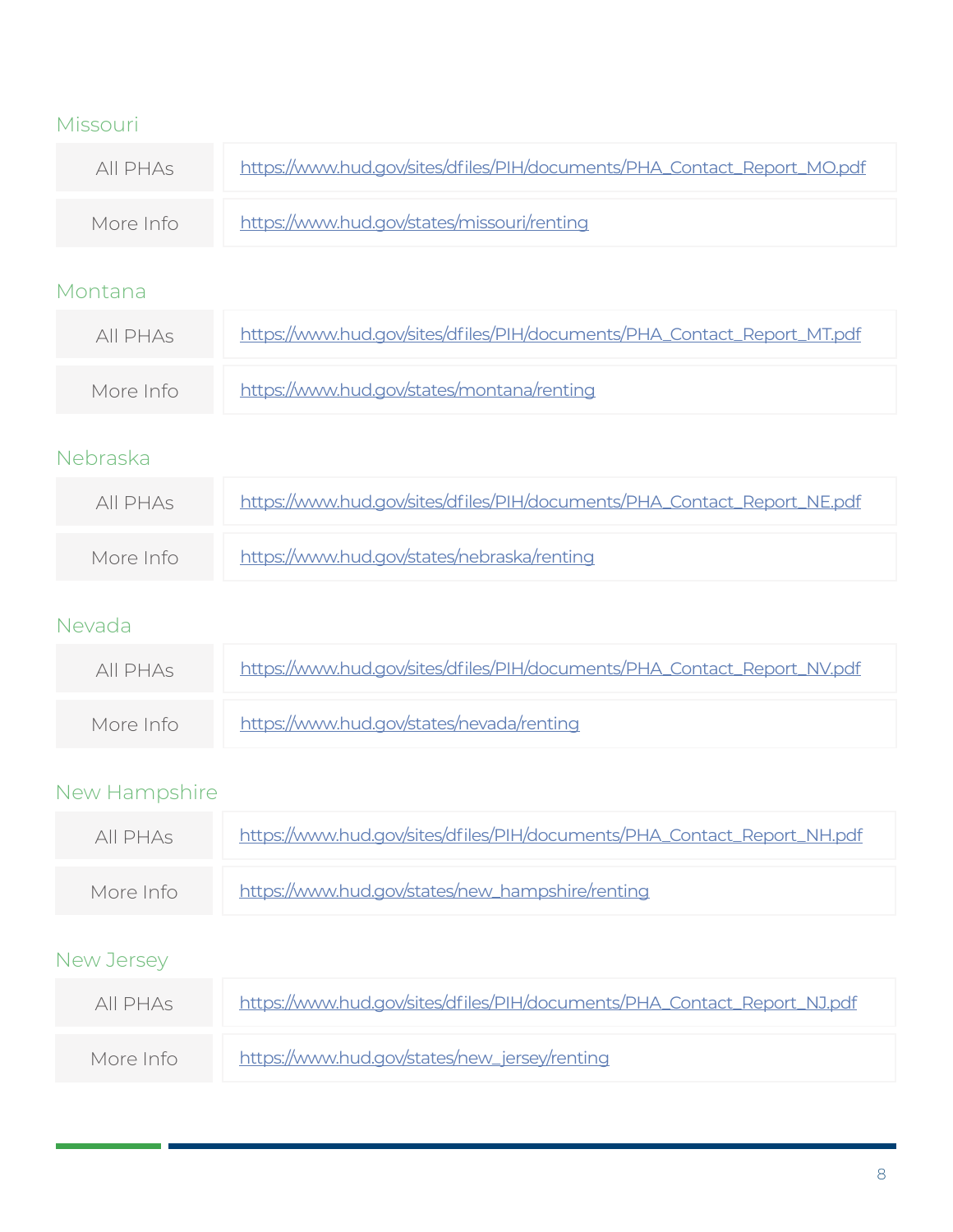| <b>New Mexico</b> |                                                                          |
|-------------------|--------------------------------------------------------------------------|
| All PHAs          | https://www.hud.gov/sites/dfiles/PIH/documents/PHA_Contact_Report_NM.pdf |
| More Info         | https://www.hud.gov/states/new_mexico/renting                            |
| New York          |                                                                          |
| All PHAs          | https://www.hud.gov/sites/dfiles/PIH/documents/PHA_Contact_Report_NY.pdf |
| More Info         | https://www.hud.gov/states/new_york/renting                              |
| North Carolina    |                                                                          |
| All PHAs          | https://www.hud.gov/sites/dfiles/PIH/documents/PHA_Contact_Report_NC.pdf |
| More Info         | https://www.hud.gov/states/north_carolina/renting                        |
| North Dakota      |                                                                          |
| All PHAs          | https://www.hud.gov/sites/dfiles/PIH/documents/PHA_Contact_Report_ND.pdf |
| More Info         | https://www.hud.gov/states/north_dakota/renting                          |
| Ohio              |                                                                          |
| All PHAs          | https://www.hud.gov/sites/dfiles/PIH/documents/PHA_Contact_Report_OH.pdf |
| More Info         | https://www.hud.gov/states/ohio/renting                                  |
| Oklahoma          |                                                                          |
| All PHAs          | https://www.hud.gov/sites/dfiles/PIH/documents/PHA_Contact_Report_OK.pdf |
| More Info         | https://www.hud.gov/states/oklahoma/renting                              |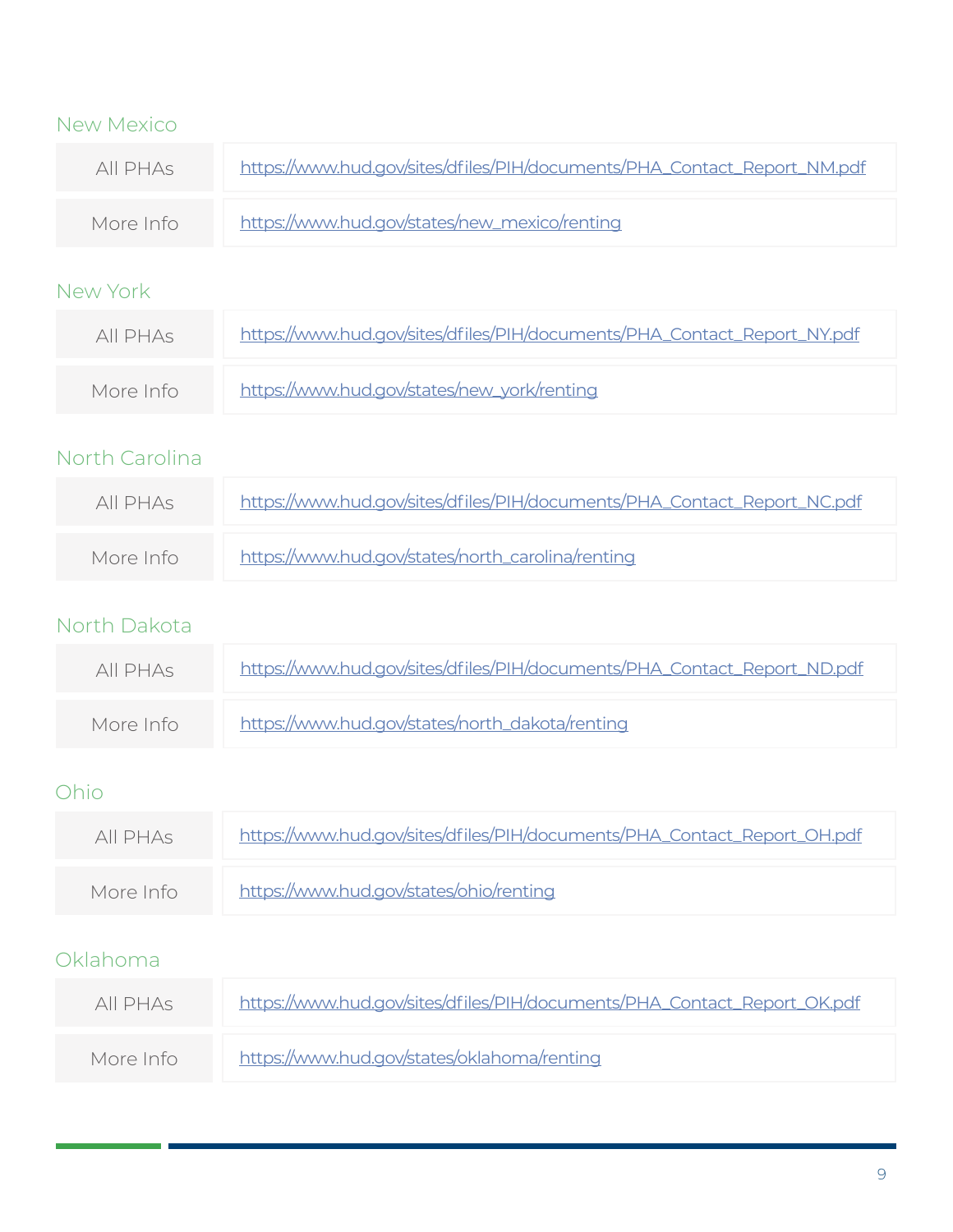| Oregon             |                                                                          |
|--------------------|--------------------------------------------------------------------------|
| All PHAS           | https://www.hud.gov/sites/dfiles/PIH/documents/PHA_Contact_Report_OR.pdf |
| More Info          | https://www.hud.gov/states/oregon/renting                                |
| Pennsylvania       |                                                                          |
| All PHAS           | https://www.hud.gov/sites/dfiles/PIH/documents/PHA_Contact_Report_PA.pdf |
| More Info          | https://www.hud.gov/states/pennsylvania/renting                          |
| <b>Puerto Rico</b> |                                                                          |
| All PHAS           | https://www.hud.gov/sites/dfiles/PIH/documents/PHA_Contact_Report_PR.pdf |
| More Info          | https://www.hud.gov/states/puerto_rico_virgin_islands/renting            |
| Rhode Island       |                                                                          |
| All PHAs           | https://www.hud.gov/sites/dfiles/PIH/documents/PHA_Contact_Report_RI.pdf |
| More Info          | https://www.hud.gov/states/rhode_island/renting                          |
| South Carolina     |                                                                          |
| All PHAs           | https://www.hud.gov/sites/dfiles/PIH/documents/PHA_Contact_Report_SC.pdf |
| More Info          | https://www.hud.gov/states/south_carolina/renting                        |
| South Dakota       |                                                                          |
| All PHAS           | https://www.hud.gov/sites/dfiles/PIH/documents/PHA_Contact_Report_SD.pdf |
| More Info          | https://www.hud.gov/states/south_dakota/renting                          |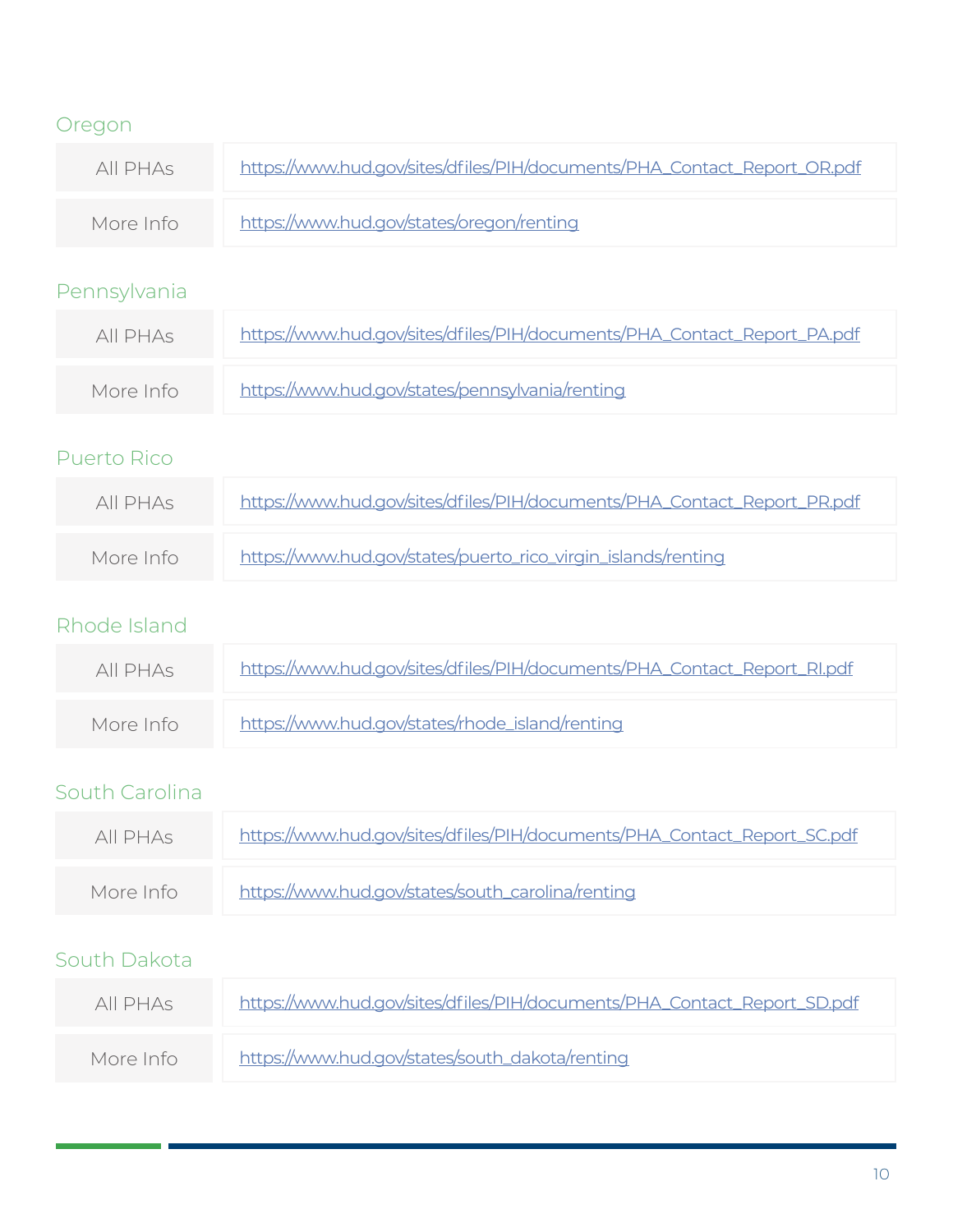#### Tennessee

| All PHAS  | https://www.hud.gov/sites/dfiles/PIH/documents/PHA_Contact_Report_TN.pdf |
|-----------|--------------------------------------------------------------------------|
| More Info | https://www.hud.gov/states/tennessee/renting                             |

#### Texas

| All PHAs  | https://www.hud.gov/sites/dfiles/PIH/documents/PHA_Contact_Report_TX.pdf |
|-----------|--------------------------------------------------------------------------|
| More Info | https://www.hud.gov/states/texas/renting                                 |

# Utah

| All PHAs  | https://www.hud.gov/sites/dfiles/PIH/documents/PHA_Contact_Report_UT.pdf |
|-----------|--------------------------------------------------------------------------|
| More Info | https://www.hud.gov/states/utah/renting                                  |

#### Vermont

| All PHAs  | https://www.hud.gov/sites/dfiles/PIH/documents/PHA_Contact_Report_VT.pdf |
|-----------|--------------------------------------------------------------------------|
| More Info | https://www.hud.gov/states/vermont/renting                               |

# Virgin Islands (U.S.)

| All PHAs  | https://www.hud.gov/sites/dfiles/PIH/documents/PHA_Contact_Report_VI.pdf |
|-----------|--------------------------------------------------------------------------|
| More Info | https://www.hud.gov/states/puerto_rico_virgin_islands/renting            |

# Virginia

| All PHAs  | https://www.hud.gov/sites/dfiles/PIH/documents/PHA_Contact_Report_VA.pdf |
|-----------|--------------------------------------------------------------------------|
| More Info | https://www.hud.gov/states/virginia/renting                              |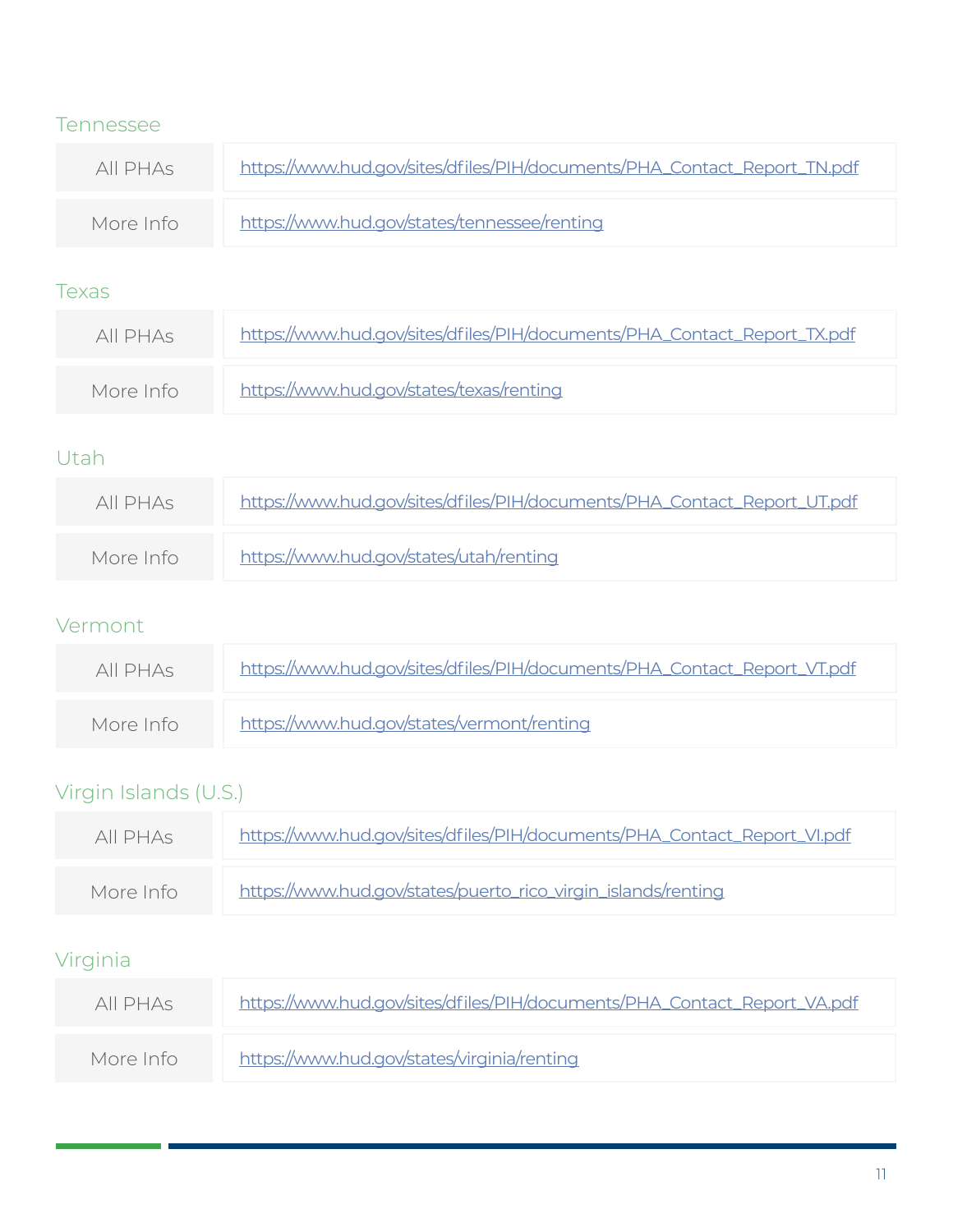# Washington

| All PHAs  | https://www.hud.gov/sites/dfiles/PIH/documents/PHA_Contact_Report_WA.pdf |
|-----------|--------------------------------------------------------------------------|
| More Info | https://www.hud.gov/states/washington/renting                            |

# Washington, D.C.

| All PHAs  | https://www.hud.gov/sites/dfiles/PIH/documents/PHA_Contact_Report_DC.pdf |
|-----------|--------------------------------------------------------------------------|
| More Info | https://www.hud.gov/states/district_of_columbia/renting                  |

# West Virginia

| All PHAs  | https://www.hud.gov/sites/dfiles/PIH/documents/PHA_Contact_Report_WV.pdf |
|-----------|--------------------------------------------------------------------------|
| More Info | https://www.hud.gov/states/west_virginia/renting                         |

# Wisconsin

| All PHAs  | https://www.hud.gov/sites/dfiles/PIH/documents/PHA_Contact_Report_WI.pdf |
|-----------|--------------------------------------------------------------------------|
| More Info | https://www.hud.gov/states/wisconsin/renting                             |

# Wyoming

| All PHAS  | https://www.hud.gov/sites/dfiles/PIH/documents/PHA_Contact_Report_WY.pdf |
|-----------|--------------------------------------------------------------------------|
| More Info | https://www.hud.gov/states/wyoming/renting                               |